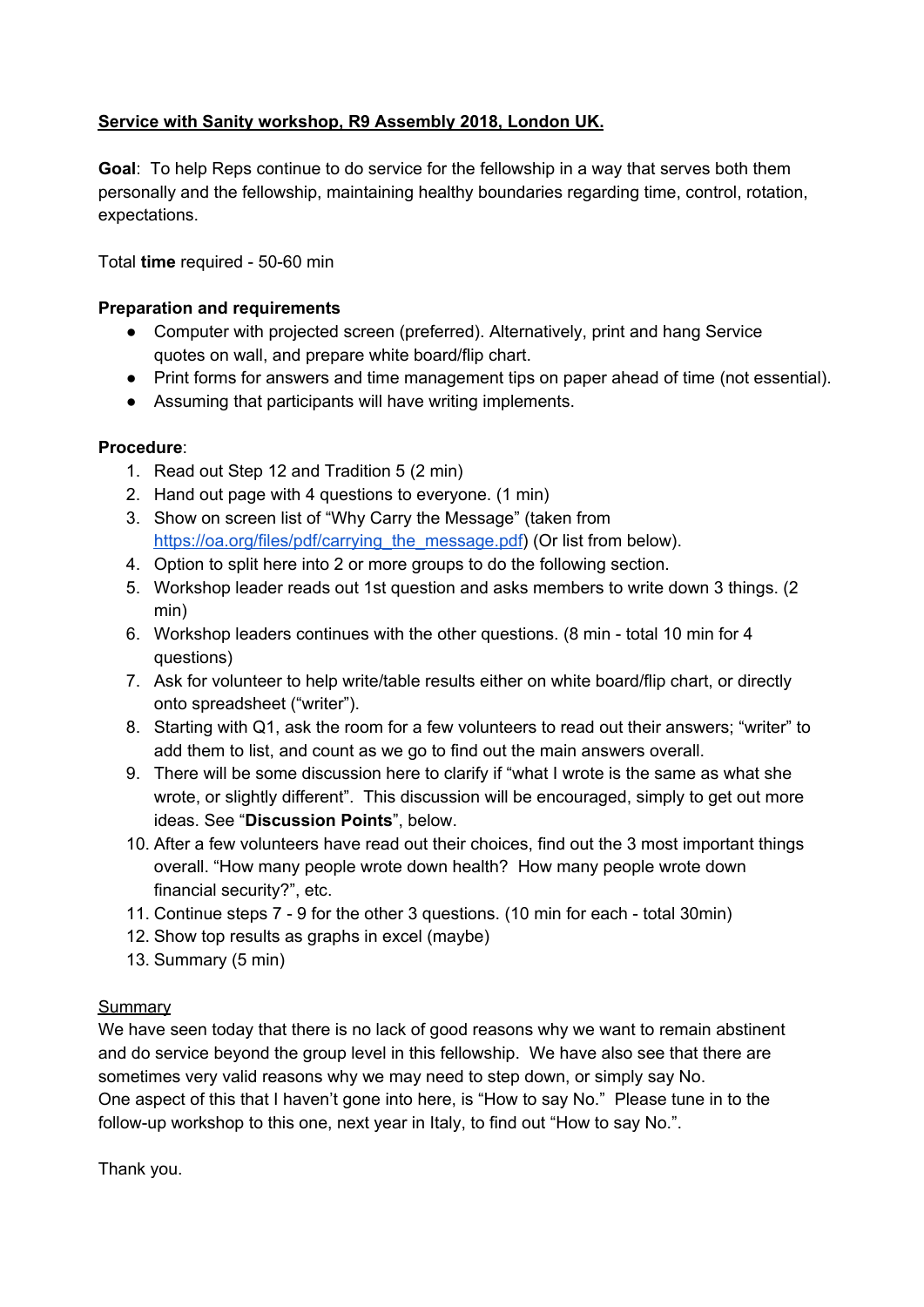Q1. Other than abstinence, what are the 3 most important things in my life?

1. \_\_\_\_\_\_\_\_\_\_\_\_ 2. \_\_\_\_\_\_\_\_\_\_\_\_\_\_ 3. \_\_\_\_\_\_\_\_\_\_\_\_

Q2.List the 3 most important benefits FOR ME, when I do service beyond the group level:  $1.$   $2.$   $3.$   $3.$ 

Q3. List the 3 most important benefits FOR THE FELLOWSHIP, when I do service beyond the group level:

1. \_\_\_\_\_\_\_\_\_\_\_\_ 2. \_\_\_\_\_\_\_\_\_\_\_\_\_\_ 3. \_\_\_\_\_\_\_\_\_\_\_\_

Q4. Name 3 obstacles that prevent me from doing service..

 $1.$   $2.$   $2.$   $3.$   $3.$ 

## **Discussion points:**

- Emphasize the "why" I do service to maintain my abstinence.
- Where is the "insanity" when giving service? Too much time? Not enough perceived help?
- Using the tool of Action Plan.
- Acceptance and understanding accepting myself for who I am no need to be perfect.
- Identifying what is really important, and what is not you'll never be able to do everything.
- Things that are urgent are rarely important, and things that are important are rarely urgent.
- Getting others to help with part of the service that I do breaking it down into smaller tasks.
- Service and people-pleasing why am I doing this particular service?
- Control with service am I trying to keep control? Am I letting others give service too?
- Delegate and let it go.
- Balance in all aspects of life including in service. Need to find the right balance
- Just like my food is weighed and measured, service must be the same.
- In the past, I neglected my family and other responsibilities because of compulsive eating. I need to make sure that I'm not doing the same with compulsive service.